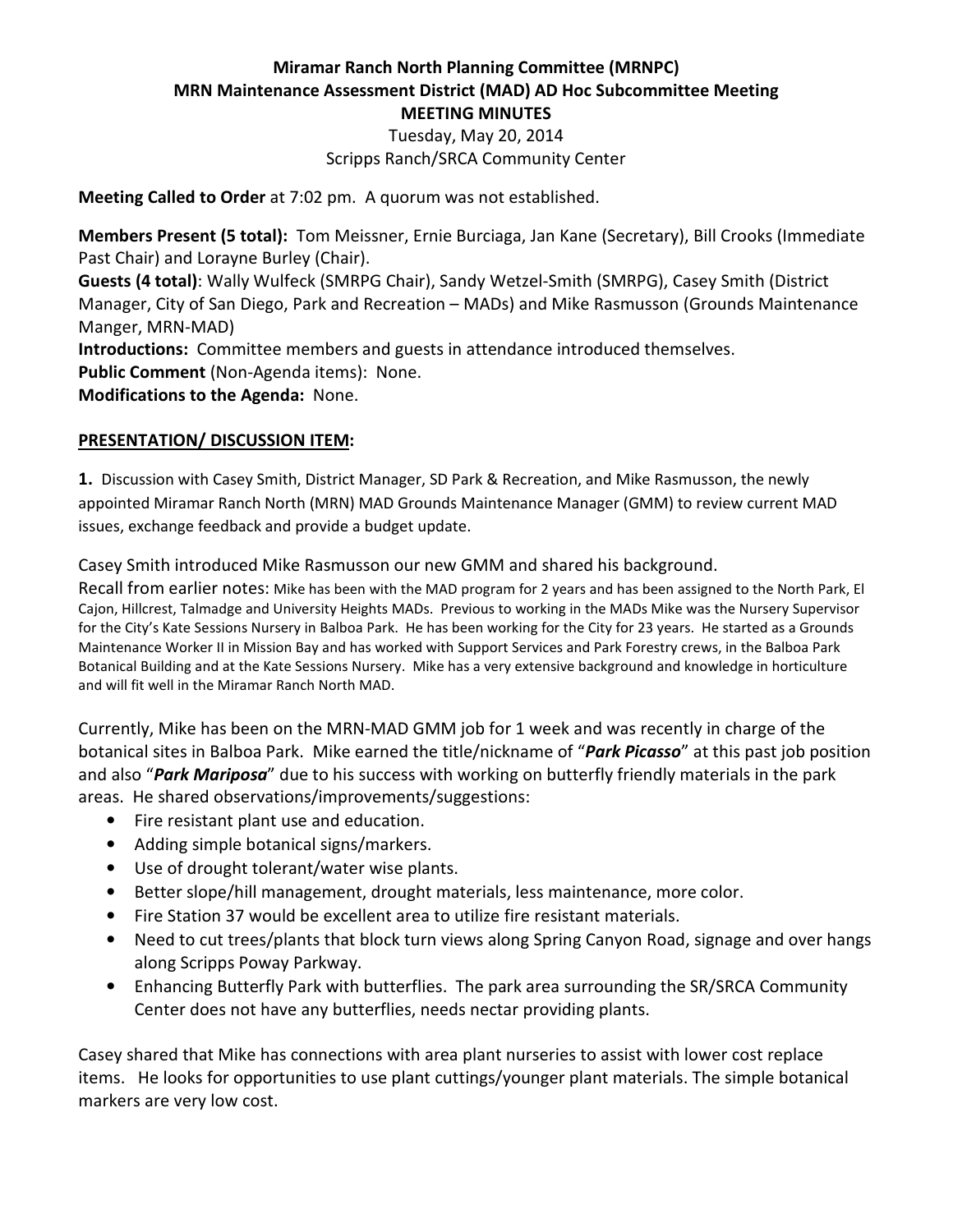Sandy Wetzel-Smith suggested having future kid friendly learning opportunities about planting and growing small clippings or seedlings and fire resistant plant materials. A very simple small nursery area at SR/SRCA Community Center could be developed on the grounds. Hosting garden boxes and renting them out.

#### Irrigation Issues

Tom Messiner led the discussion on the ever present irrigation problems around the 700 watering stations in the MRN MAD. Currently, significant amounts of water run down the roadway at the intersection of Spring Canyon Road (SCR) and Scripps Ranch Blvd (SRB). Also, the roadway along the west end of Scripps Poway Parkway has noticeable water (\$\$\$\$\$) running along the sidewalks and roadway. It was agreed to have both of these two areas flagged for repair and/or corrections within the present budget.

For the irrigation problems an overall survey of all the 700 water stations is ongoing by current landscape contractor, Blue Skies. With the current contract, which expires in 10-31-15, Blue Skies checks the 700 water stations biweekly and they only can cycle through areas. Watering heads are currently overhead sprays. Could be improved by using MP rotator heads or dip systems. Rotator heads do come w/ a cost. Currently, have been replacing only gaskets, as needed, on existing equipment. Current suggestions are to reduce watering in areas, split watering times, note irrigation problems/leaks.

Another challenging problem with the watering in the MRN areas is the many slopes areas with plants and trees. The slopes, with often poor soil conditions, provide potential for more water runoff. The slope area is a contributing factor to the water run-off at SCR and SRB.

#### Weather Based Irrigation Systems

The topic of newer watering technologies/equpiment was discussed. Weather based irrigation systems and/or soil probes are popular. Potential long-term MAD goal or CIPs? Both Carmel Valley and Carmel Mountain Ranch MADs are converting areas for use. These systems use wireless watering systems operate on the principle of scheduling irrigation as a function of weather conditions. Most products use real time or historic weather data to schedule irrigation base on water moisture. Casey agreed to provide MRN MAD info on the equipment under considering with the Carmel Mountain Ranch MAD proposal. Possible vendors included: ET Water, Rain Bird. I will post a general info article on weather based irrigation systems on the MRNPC webpage.

# Wind storm damage

Two recent wind storms in the MRN area damaged 13 trees. 6-7 of the trees are Iron Bark trees. Most trees were along Scripps Poway Parkway. One tree landed on fence on Blue Cypress Drive. Currently, we have \$2K remaining in our tree trimming budget and will likely go over a few thousand. We reserve \$5K for unknown problems/expenses but spent \$3K on clean up after the early March 2014 storm. We have \$2,500 in the budget set aside for fence repair and don't anticipate the funds to be spent this fiscal year so can use this overage on tree trimming if needed. Many trees were damage in other San Diego MADs.

# MAD Budget

Currently we are spending approx. \$30K per month for landscaping services from Blue Skies. We are waiting for actual gas tax number to assist w/ incoming revenues. In general, the accounts are in good shape. We have dialed down extra spending. Have a good contractor. Need to consider replacing Iron